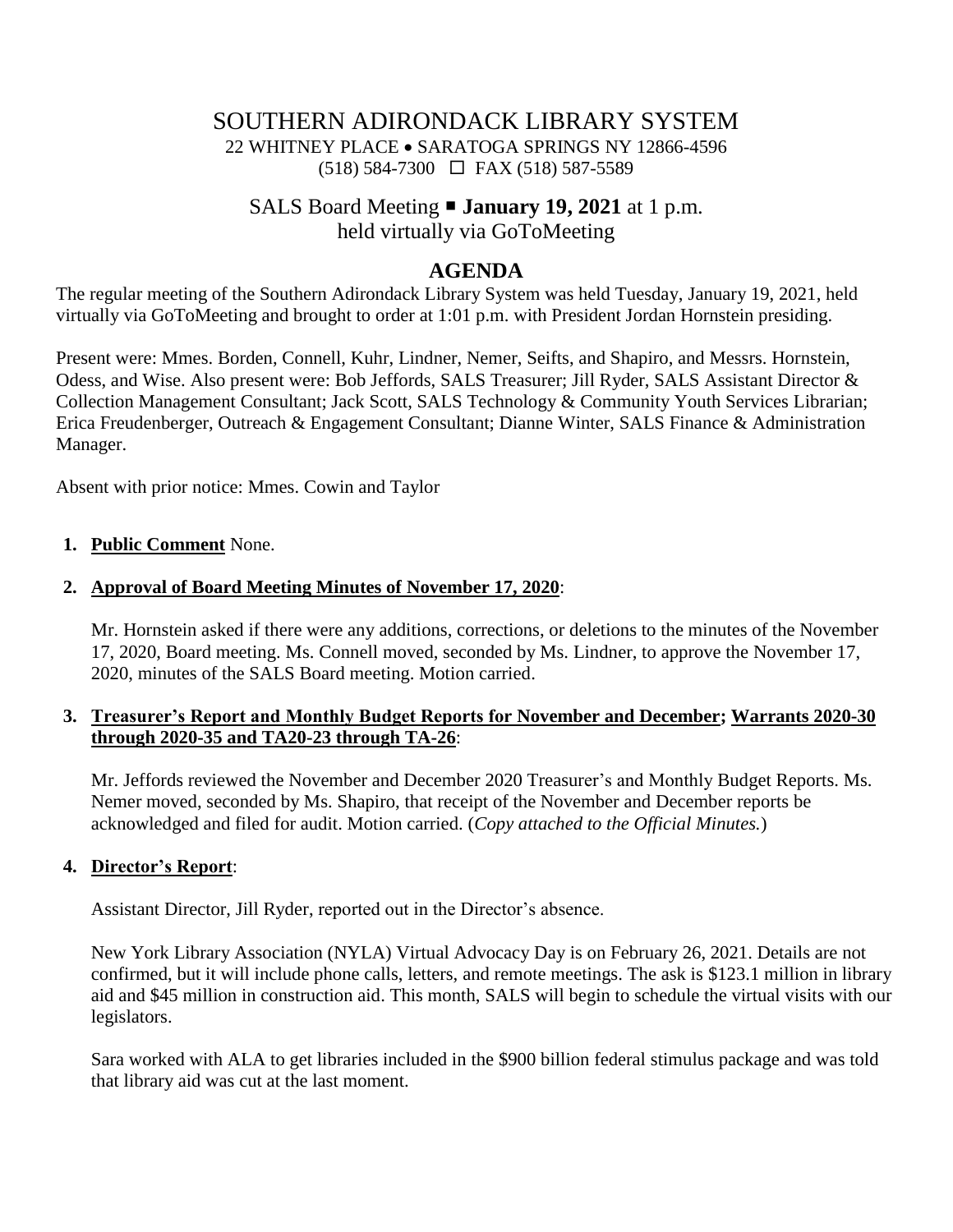*SALS Board Meeting Minutes, January 19, 2021………………………………………………………..……..2*

Dale Nemer will have completed her second term this year. The SALS Nominating Committee will need to begin working on finding a Warren County trustee. Her replacement would be voted upon at the Annual Meeting on May 17, 2021.

Sara submitted an IMLS Cares grant to the Division of Library Development. In partnership with the Mohawk Valley Library System, the grant funds will reimburse the JA staff's salaries.

The Division of Library Development has set a new deadline for the submission of 2020 Annual reports. They are now due on April 1, 2021. The Dianne Winter is planning an "Annual Report Party" for member library directors and treasurers on February 3, 2021, from 9 am-11 am.

SALS received a public complaint regarding a movie and pizza night scheduled weekly in a member library. The woman reported posted pictures on the library's social media site showing people sitting very close to each other and not wearing masks. Sara spoke with the library director about the program and the library board decided to suspend the movie night until further notice.

Dianne Winter is preparing for the auditor's visit – scheduled for January 21-22, 2021.

Several building issues have come up in recent weeks including a broken garage door, a poor plowing job after the December snowstorm, and disruption in phone service. All issues have been resolved.

Member libraries are beginning to reduce service levels or close their buildings to the public due to COVID. Many will revert to June service levels, including curbside service and virtual programs. As the libraries open and shut due to COVID-19 and weather, Dianne Winter has worked with Arnoff, the delivery vendor and Jill Ryder has worked with JA to update settings in Polaris.

Vendors provided answers to our questions for the SALS door lock options. Dave MacFarland summarized JA's opinions and shared them with Dianne Winter. Dianne announced the Building Committee would need to meet to approve vendor choice in advance of the February Trustee meeting.

III responded that they do not have a method to update subject headings such as "illegal aliens" in the catalog to another term(s). Jill outlined the steps to accomplish these updates manually. This information was discussed at the January JA Council meeting. The discussion was tabled pending resolution from the Library of Congress once the new administration takes office.

It was recommended that JA fees not increase in 2022 and use 2019 statistics to calculate the fee instead of 2020. The 2021 fees and 2022 fees would be the same for all libraries.

Erica Freudenberger and Jack Scott will make a presentation for the SALS Board on the Leaving Our Fingerprints on History Project toward the end of the meeting.

The Farm-2-Library program resumed in July 2020. In 2020, 8,411.65 pounds of fresh food was shared. The five participating libraries are Argyle Free Library, Corinth Free Library, Pember Library and Museum, Schuylerville Public Library, and the Whitehall Free Library.

Heather Larrow, the librarian at Great Meadow Correctional Facility, agreed to purchase material for the Washington County Correctional Facility in addition to her own. She shares a part-time library employee with Washington County. He will ensure that the material is incorporated into the collection.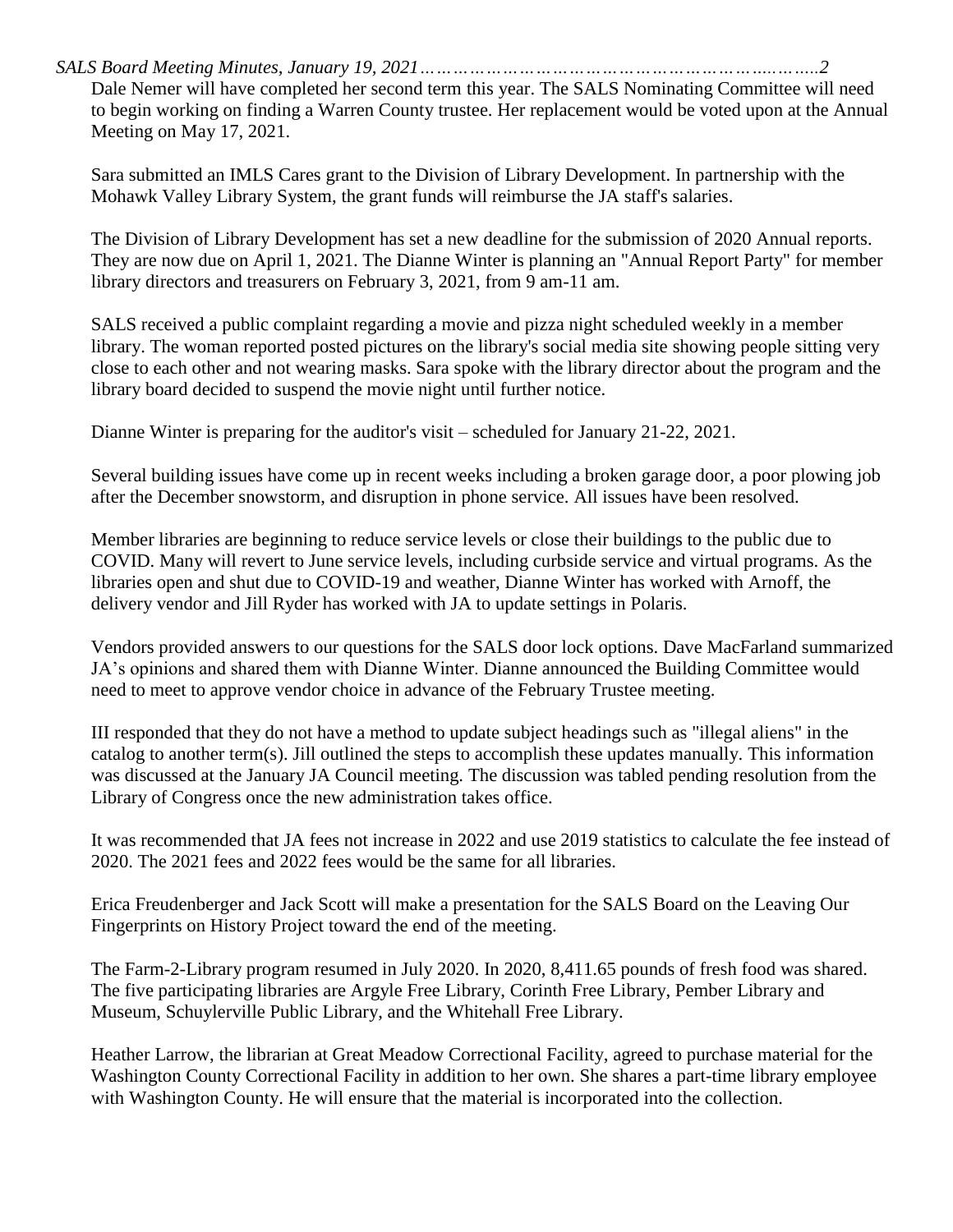*SALS Board Meeting Minutes, January 19, 2021………………………………………………………..……..3* As member library services are changing due to the pandemic, Jack is regularly updating the Current Library Services webpage.

OverDrive continues to be well used. As of December 28, there have been over 237,000 downloads for the year 2020. The demand for ebooks continues to grow each year.

Dianne Winter submitted the final contract for the Saratoga County 2020 Youth Grant. The \$1,120 for the Lively Library program were approved in late December. We are using the funds to support programs that Saratoga County libraries provided during the pandemic, including virtual programs and take and make kits.

#### A. *Joint Automation Report*:

Mr. Wise reported that the JA Council met on Wednesday, January 13<sup>th</sup>. This was the first meeting for new council member Guin Forshey. New officers were put forward for election: MVLS nominated Erica Wing as Chair and SALS nominated Russ Wise as Vice-Chair. Both officers were approved.

Final 2020 group order PCs have been received and are being imaged and scheduled for delivery to member libraries. The next group order will take place in February.

The JA GoDaddy project and Fonda wireless install are both complete. The Crandall, self-registration, and Greenwich construction projects are all still in process.

JA made improvements to printer lists on member library machines so only local printers populate the list.

The Council recommended that there be no change in JA fees from 2021 to 2022. The fee will be calculated exactly the same way it was for 2021, so libraries will have no change in their monthly JA fees.

### B. *Other*: None.

### **5. Committee Reports**:

- A. *Audit & Finance (R. Wise, chair)*: None.
- B. *Building (C. Connell, chair)*: None.
- C. *Bylaws Committee (R. Wise, chair)*: Mr. Wise directed trustees to the previously attached Bylaws Revisions document.
- D. *Central Library Aid and Services (D. Nemer, chair)*: None.
- E. *County Aid Coordinators (Seifts, Connell, Odess, Cowin)*: None.
- F. *Library Services (C. Kuhr, chair)*: None.
- G. *Personnel (L. Borden, chair)*: None.
- H. *Trustee Nominating: (E. Cowin, chair)*: None.

### **6. Unfinished Business**:

### **7. New Business:**

A. *Approve Bylaw revisions*

Discussion resulted in requesting the following change to the document as shared: